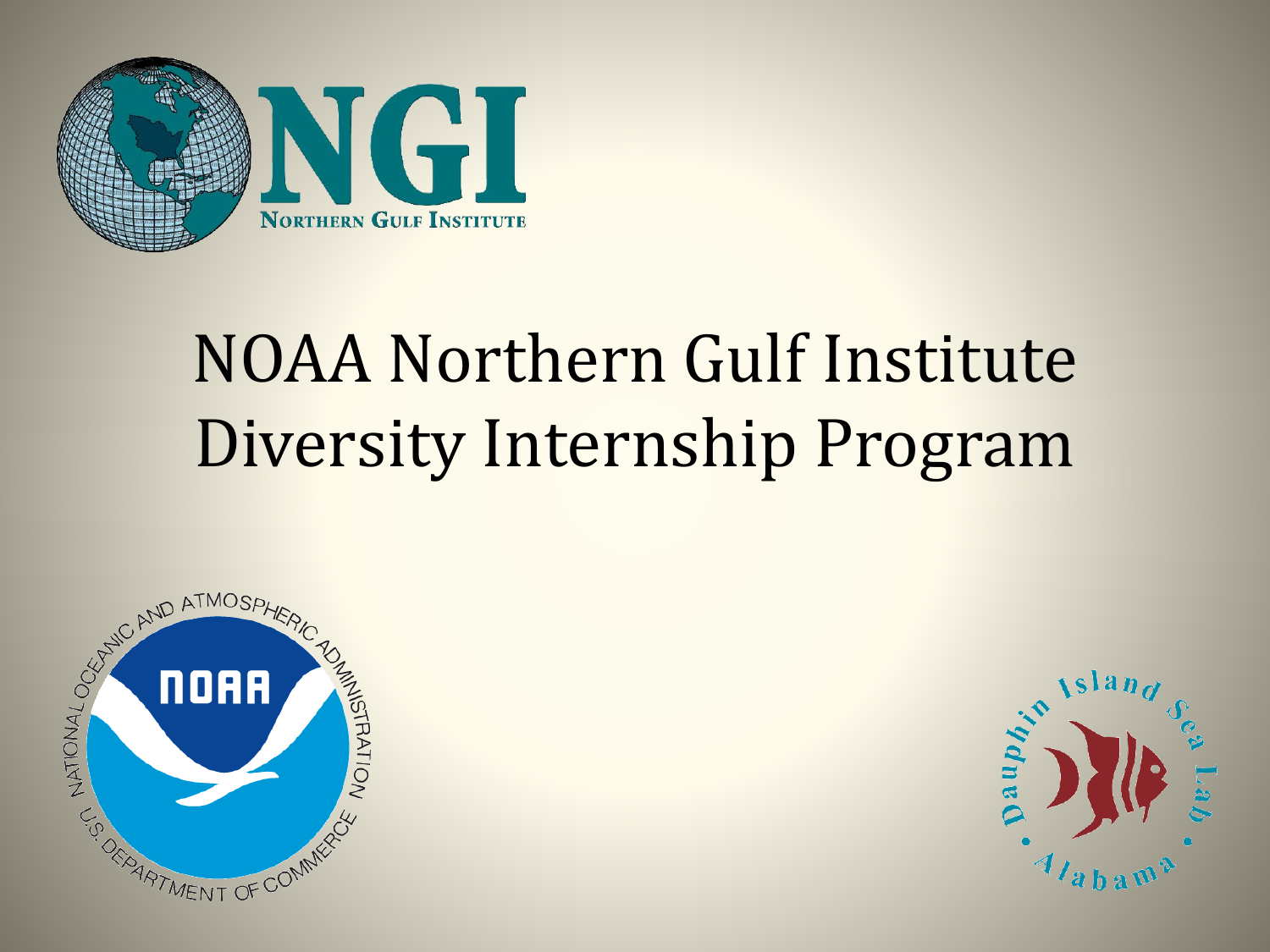*In summary…*

2008-2014: **►64 students** 2008-2014: **►24 males, 40 females** 2008-2014: **▶35 undergraduates ►23 Masters ►6 PhD candidates**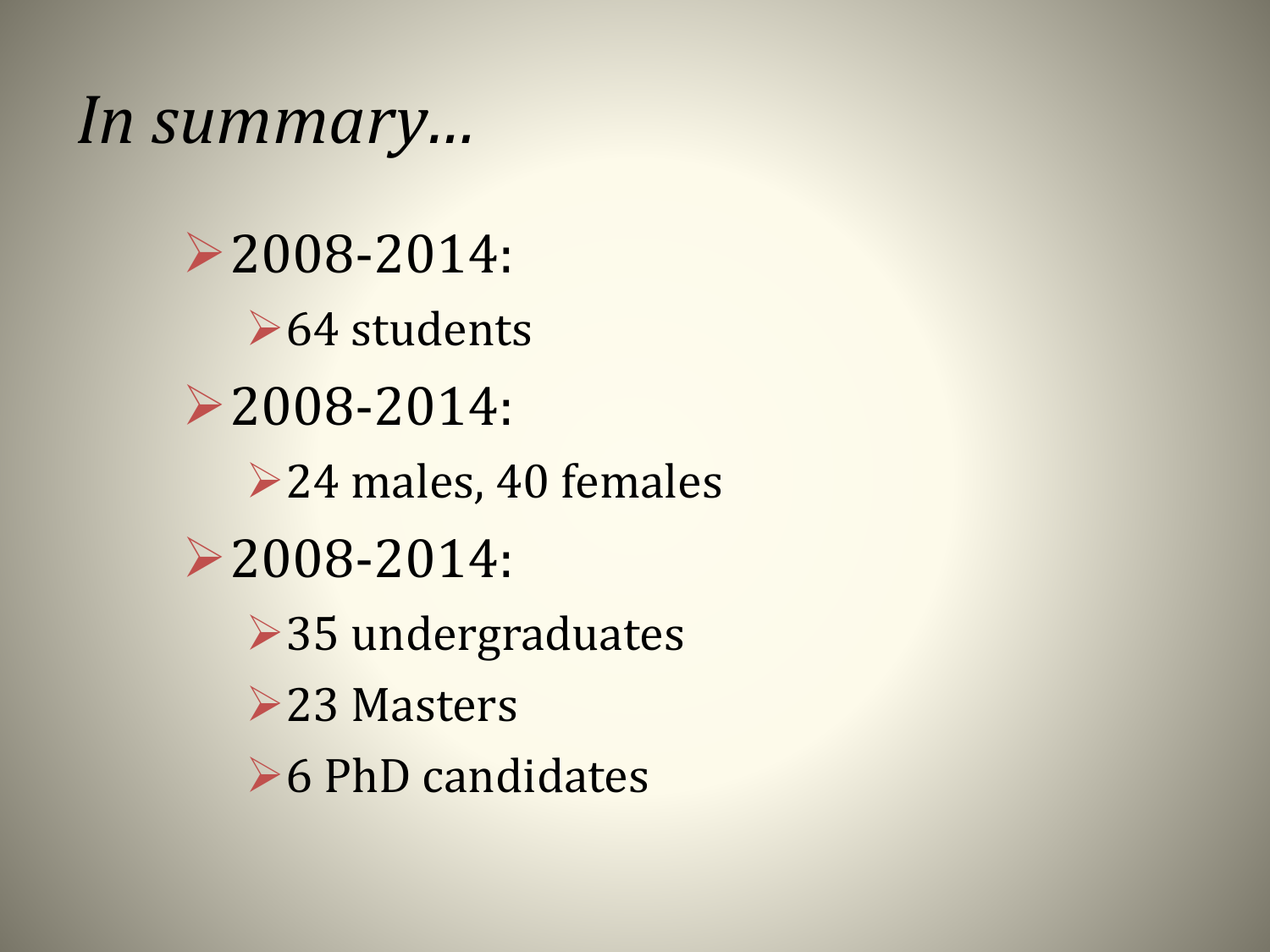#### *Ethnic diversity…*

|              | <b>Black / African</b><br>American | <b>Asian</b>            | American<br>Indian | Hispanic       | White          |
|--------------|------------------------------------|-------------------------|--------------------|----------------|----------------|
|              |                                    |                         |                    |                |                |
| 2008         | 6 <sup>1</sup>                     |                         |                    |                |                |
| 2009         | $\overline{4}$                     |                         |                    | $\mathbf{1}$   | $\overline{5}$ |
| 2010         | 6 <sup>1</sup>                     | $\overline{1}$          | $\overline{1}$     | $\overline{2}$ | 3              |
| 2011         | $\mathbf{1}$                       | $\overline{4}$          | $\overline{1}$     | $\overline{2}$ | $\mathbf{1}$   |
| 2012         | 3                                  | $\overline{7}$          |                    |                |                |
| 2013         | 2 <sup>1</sup>                     | 3                       |                    | 3              |                |
| 2014         | $\mathbf{1}$                       | $\overline{\mathbf{4}}$ |                    | $\overline{2}$ | $\overline{1}$ |
|              |                                    |                         |                    |                |                |
| <b>TOTAL</b> | 23                                 | 19                      | $\overline{2}$     | 10             | 10             |
|              |                                    |                         |                    |                |                |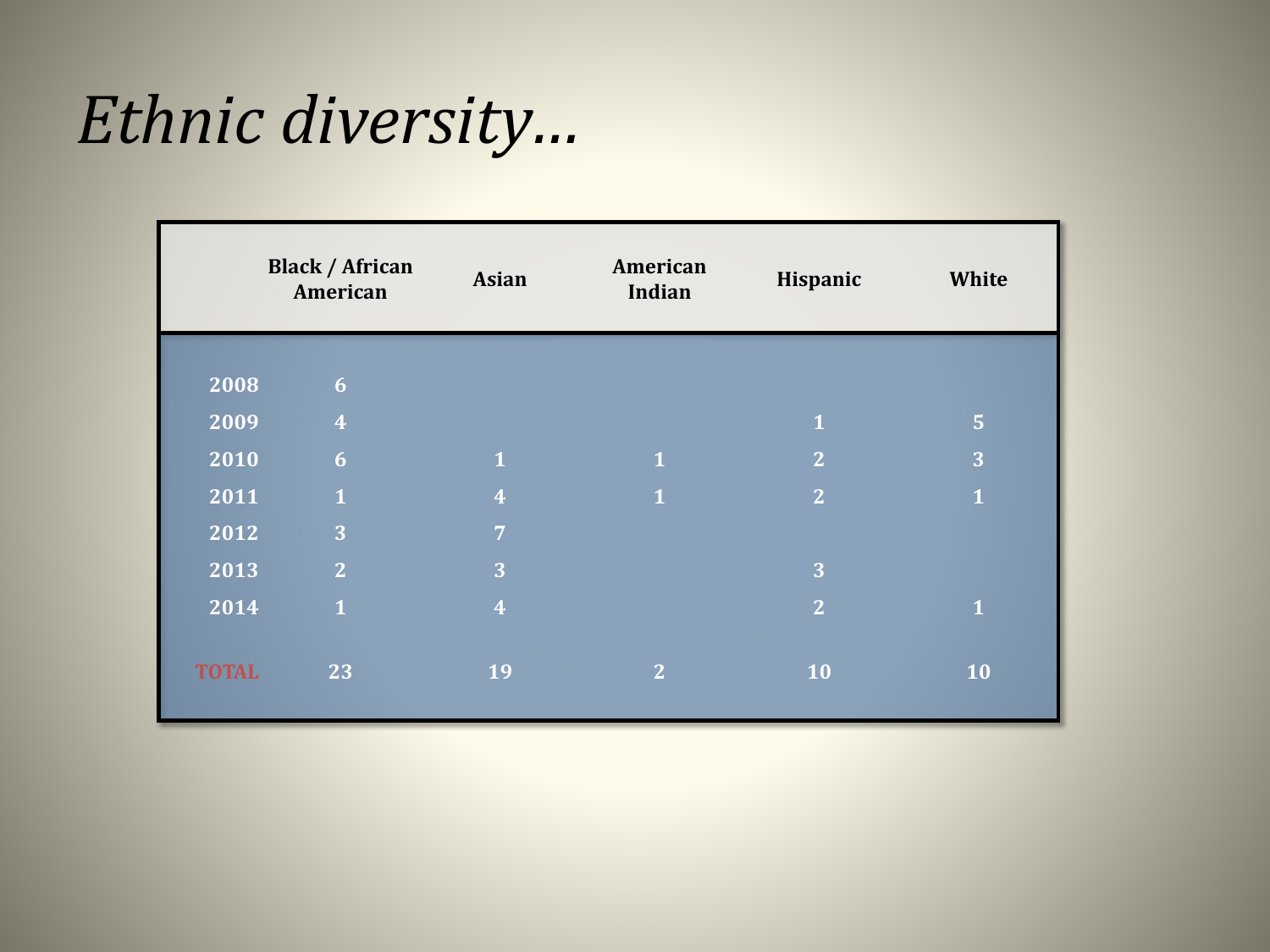### *Diversity in internship locations*

- Mississippi State University (Geosystems Research Institute, Agricultural Economics, Engineering) (2009, 2011, 2012, 2013, 2014)
- University of Southern Mississippi Gulf Coast Research Laboratory (2009, 2010, 2011, 2012, 2013, 2014)
- Jackson State University (2008)
- Alcorn State University, MS (2013, 2014)
- National Data Buoy Center, Stennis Space Center, MS (2010)
- National Marine Fisheries Service Southeast Fisheries Science Center, MS (2009, 2010, 2011, 2011, 2012, 2013, 2014)
- Mississippi Department of Environmental Quality (2009, 2010)
- Dauphin Island Sea Lab, AL (2009, 2010, 2011, 2012, 2014)
- Louisiana State University (2009, 2010)
- Louisiana Sea Grant (2009)
- NOAA Office of Coast Survey, LA (2010, 2012)
- National Weather Service -Lower Mississippi River Forecast Center, LA (2011, 2012)
- Florida State University Coastal & Marine Laboratory (2009, 2010)
- Harte Research Institute, TX (2010, 2011, 2012, 2013)
- Valdosta State University, GA (2013, 2014)
- National Center for Coastal Ocean Science Center for Coastal Environmental Health & Biomolecular Research, SC (2010)
- NOAA Central Library, MD (2011)
- University of West Florida (2014)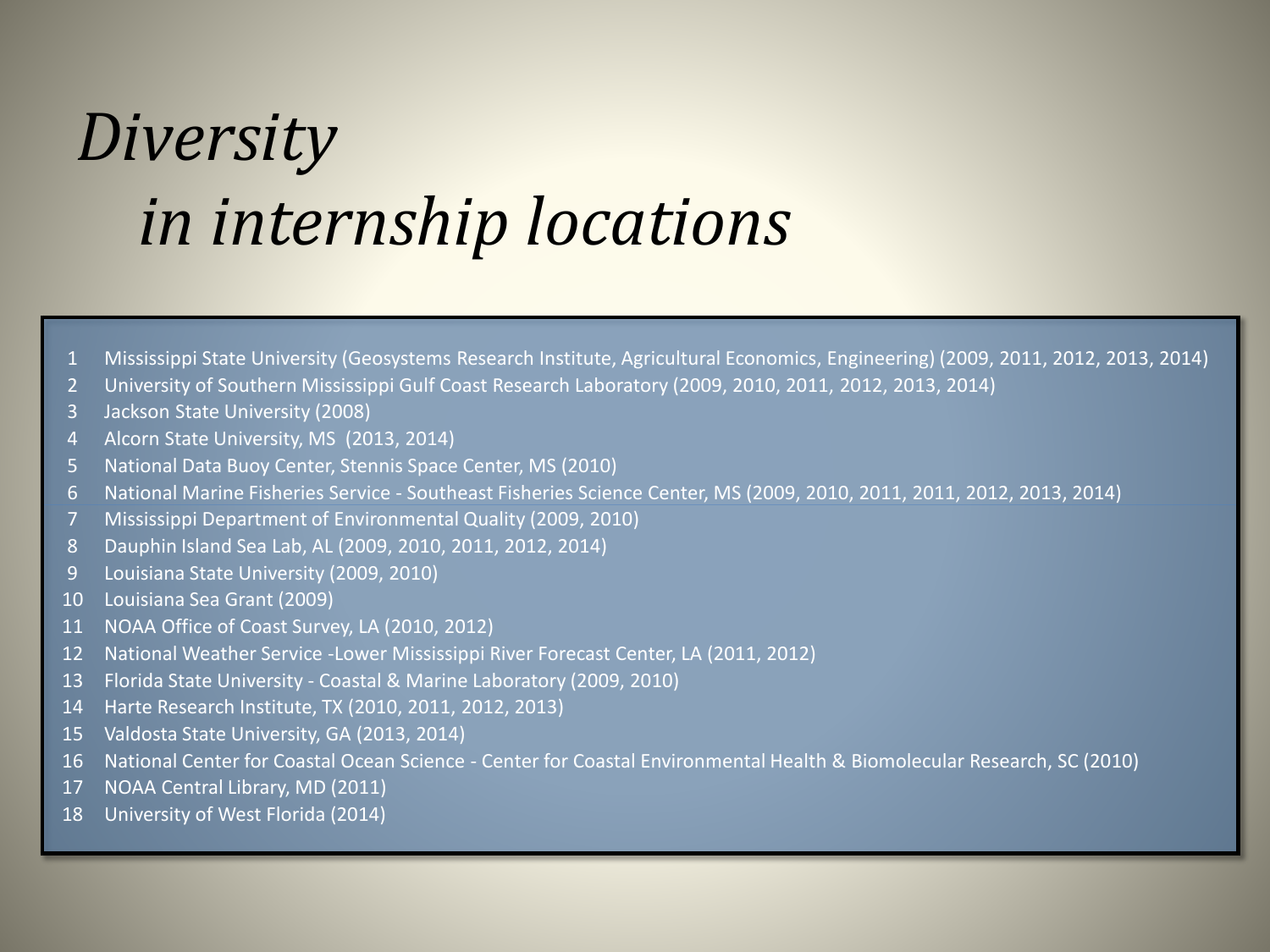# *Diversity in home institution*

| $\overline{1}$ | Jackson State University, MS (2008, 2010)                            |  |  |  |  |
|----------------|----------------------------------------------------------------------|--|--|--|--|
| $\overline{2}$ | Mississippi State University (2009, 2011, 2012, 2013, 2014)          |  |  |  |  |
| $\overline{3}$ | University of Southern Mississippi (2009, 2010, 2011, 2012, 2013)    |  |  |  |  |
| $\overline{4}$ | University of Mississippi (2010)                                     |  |  |  |  |
| 5              | University of South Alabama (2009, 2012, 2013)                       |  |  |  |  |
| 6              | Tuskegee University (2012)                                           |  |  |  |  |
| $\overline{7}$ | Troy University (2011)                                               |  |  |  |  |
| 8              | Auburn University (2010)                                             |  |  |  |  |
| 9              | Texas A&M Univ. Corpus Christi (2012)                                |  |  |  |  |
| 10             | Louisiana State University (2010)                                    |  |  |  |  |
| 11             | University of Louisiana at Lafayette (2010)                          |  |  |  |  |
| 12             | University of New Orleans (2010, 2012)                               |  |  |  |  |
| 13             | Southern University of New Orleans (2012)                            |  |  |  |  |
| 14             | University of Florida (2013, 2014)                                   |  |  |  |  |
| 15             | Florida State University (2009)                                      |  |  |  |  |
| 16             | University of Miami (2009)                                           |  |  |  |  |
| 17             | Southeastern University (2011)                                       |  |  |  |  |
| 18             | <b>Emory University (2013)</b>                                       |  |  |  |  |
| 19             | University of Puerto Rico (Polytechnic, Mayaguez) (2010, 2011, 2013) |  |  |  |  |
| 20             | University of Maryland (2011)                                        |  |  |  |  |
| 21             | <b>Rutgers University (2009)</b>                                     |  |  |  |  |
| 22             | University of Rhode Island (2009)                                    |  |  |  |  |
| 23             | Clark University (2013)                                              |  |  |  |  |
| 24             | South Carolina State University (2010)                               |  |  |  |  |
| 25             | University of Mexico, Veracruz (2011)                                |  |  |  |  |
| 26             | Oberlin College (2014)                                               |  |  |  |  |
| 27             | University of Maine (2014)                                           |  |  |  |  |
| 28             | Lewis and Clark College (2014)                                       |  |  |  |  |
| 29             | University of Portland (2014)                                        |  |  |  |  |
| 30             | <b>Barnard College (2014)</b>                                        |  |  |  |  |
| 31             | Pennsylvania State University (2014)                                 |  |  |  |  |
|                |                                                                      |  |  |  |  |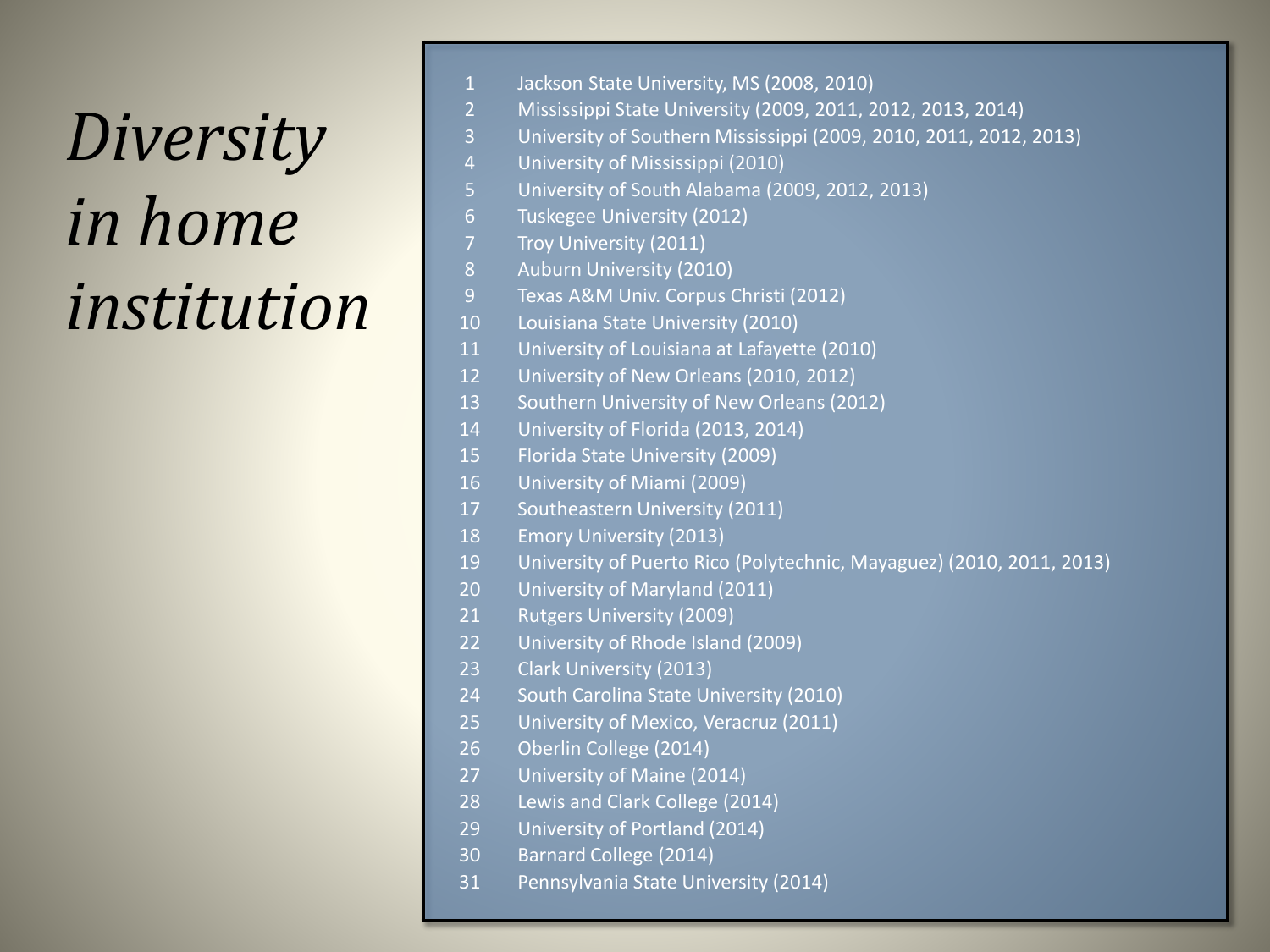# *Thanks to our mentors!*

| $\mathbf{1}$    | Rex Caffey (2010)                           |  |  |
|-----------------|---------------------------------------------|--|--|
| $\overline{2}$  | Just Cebrian (2012)                         |  |  |
| 3               | Eric Chassignet (2009)                      |  |  |
| $\overline{4}$  | Suzanne Van Cooten (2012)                   |  |  |
| 5               | Lynne Cossman (2009)                        |  |  |
| $\overline{6}$  | Andre Debose (2010, 2011, 2012, 2013, 2014) |  |  |
| $\overline{7}$  | Jairo Diaz (2010, 2011, 2013, 2014)         |  |  |
| 8               | Kelly Dorgan (2014)                         |  |  |
| $\overline{9}$  | James Gibeaut (2010, 2011, 2012, 2013)      |  |  |
| 10              | Monty Graham (2012)                         |  |  |
| 11              | Joe Griffitt (2010, 2012)                   |  |  |
| 12              | Laodong Guo (2011)                          |  |  |
| 13              | Frank Hernandez (2010, 2011, 2013, 2014)    |  |  |
| 14              | Steve Howden (2009)                         |  |  |
| 15              | Matt Interis (2012)                         |  |  |
| 16              | Dubravko Justic (2010)                      |  |  |
| 17              | Neal Kaske (2011)                           |  |  |
| 18              | <b>Roy Kron (2009)</b>                      |  |  |
| 19              | Steven Lohrenz (2009)                       |  |  |
| 20              | Melanie Morris (2010)                       |  |  |
| 21              | Steve Morton (2010)                         |  |  |
| 22              | James Nienow (2013, 2014)                   |  |  |
| 23              | Alice Ortmann (2014)                        |  |  |
| 24              | Tim Osborn (2010, 2012)                     |  |  |
| 25              | Daniel Petrolia (2011, 2012, 2013)          |  |  |
| 26              | John Ramirez-Avila (2012, 2013, 2014)       |  |  |
| 27              | Dave Reed (2010, 2011)                      |  |  |
| 28              | Alan Shiller (2013)                         |  |  |
| 29              | Richard Snyder (2014)                       |  |  |
| 30              | Chris Stallings (2010)                      |  |  |
| 31              | Chung-Chu Teng (2010)                       |  |  |
| 32 <sup>2</sup> | Robert Twilley (2009)                       |  |  |
| 33              | John Valentine (2009)                       |  |  |
|                 |                                             |  |  |